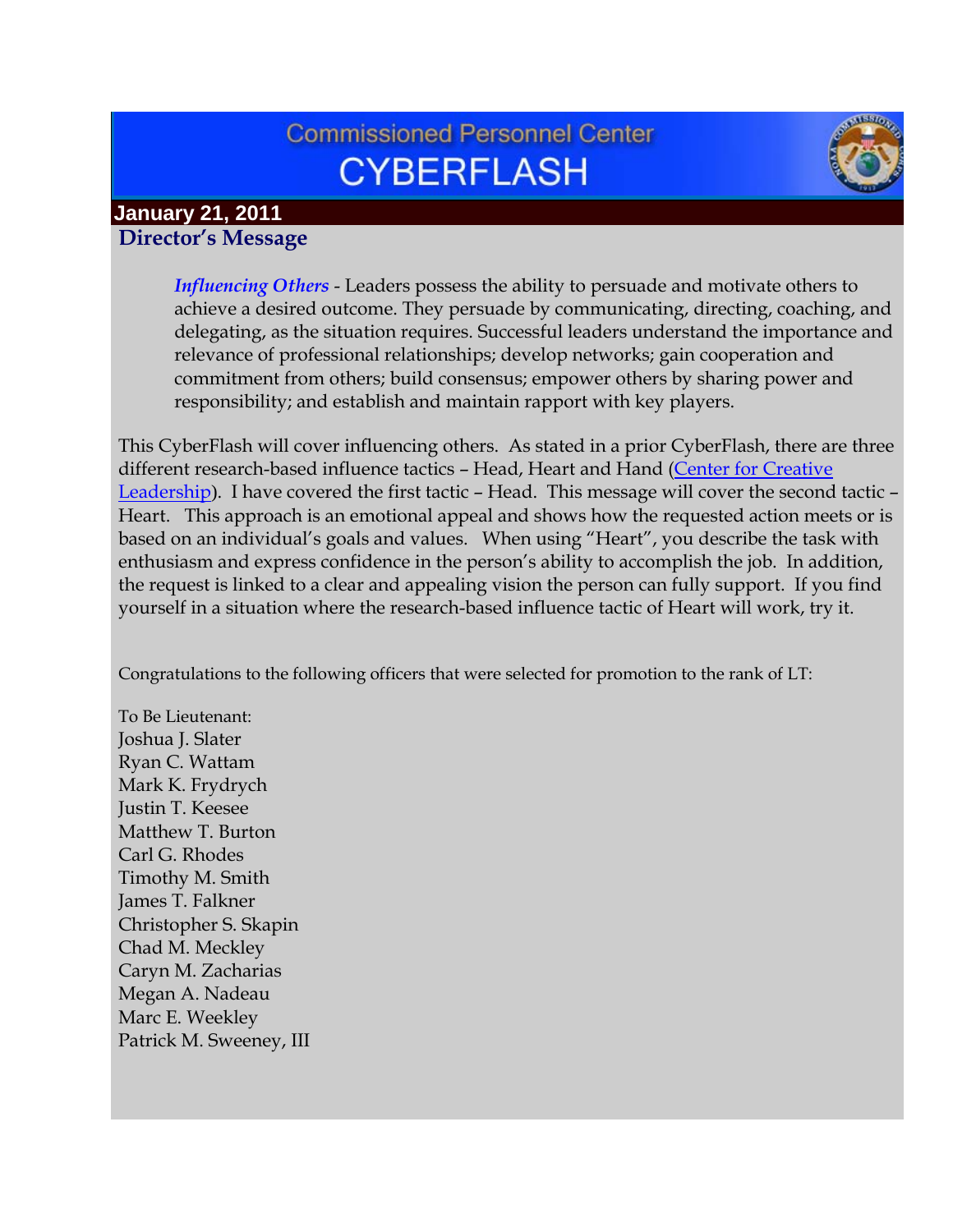Rydcsep

**CAPT Raymond C. Slagle, NOAA Director, Commissioned Personnel Center**

#### **Announcements:**

#### **'Ask CPC' Webinar series**

In an effort to increase communications with officers and provide a new forum for information exchange, the Commissioned Personnel Center is developing an 'Ask CPC' series of webbased seminars (webinars). The first webinar to be scheduled for February 2011 will focus on the promotion process.

**\_\_\_\_\_\_\_\_\_\_\_\_\_\_\_\_\_\_\_\_\_\_\_\_\_\_\_\_\_\_\_\_\_\_\_\_\_\_\_\_\_\_\_\_\_\_\_\_\_\_\_\_\_\_\_\_\_\_\_\_\_\_\_\_\_\_\_\_\_\_\_\_\_\_\_\_\_\_\_\_\_\_\_\_**

The planned format for these quarterly sessions will be a 30 minute presentation followed by an interactive question and answer period with the CPC Director, Deputy Director, Division Chiefs, and Policy and Workforce Planning Leads. Future webinars will focus on topics of most interest to you. The link below will take you to an online survey, we are requesting all active duty officers to respond. Please pick up to three topics you would like CPC to discuss in this forum. If a topic is not listed, please fill in the "Other" section with your suggestion. [http://www.surveymonkey.com/s/7YXPKQQ.](http://www.surveymonkey.com/s/7YXPKQQ) To date we have received 20 responses, with Training Opportunities and Awards being the leading topics. We will be closing the window for responses January 31.

## **Forthcoming Refresher Training**

REFTRA – 70 has been scheduled to run 04-29 April 2011, with travel days set on 03 and 30 April. More detailed information about the training and travel can be found on the NOAA Officer Training Center – Fleet Wiki page

[\(https://www.st.nmfs.noaa.gov/confluence/display/FleetWiki/Officership+Forum\)](https://www.st.nmfs.noaa.gov/confluence/display/FleetWiki/Officership+Forum). The following officers have been identified for needing Refresher Training this spring. If you find you are in need of the training and not on the list, or you are on the list and do not need the training please contact LCDR Hancock [\(assignmentbranch.cpc@noaa.gov\)](mailto:assignmentbranch.cpc@noaa.gov) immediately.

CAPT Mark H. Pickett LCDR Elizabeth I. Jones LCDR Thomas J. Peltzer LCDR Christiaan H. Van Westendorp LCDR Nicholas J. Chrobak LCDR Charles J. Yoos III LT Michael O. Gonsalves LT William G. Winner LT Matthew C. Davis LT Sarah A. Harris LTJG Joshua J. Slater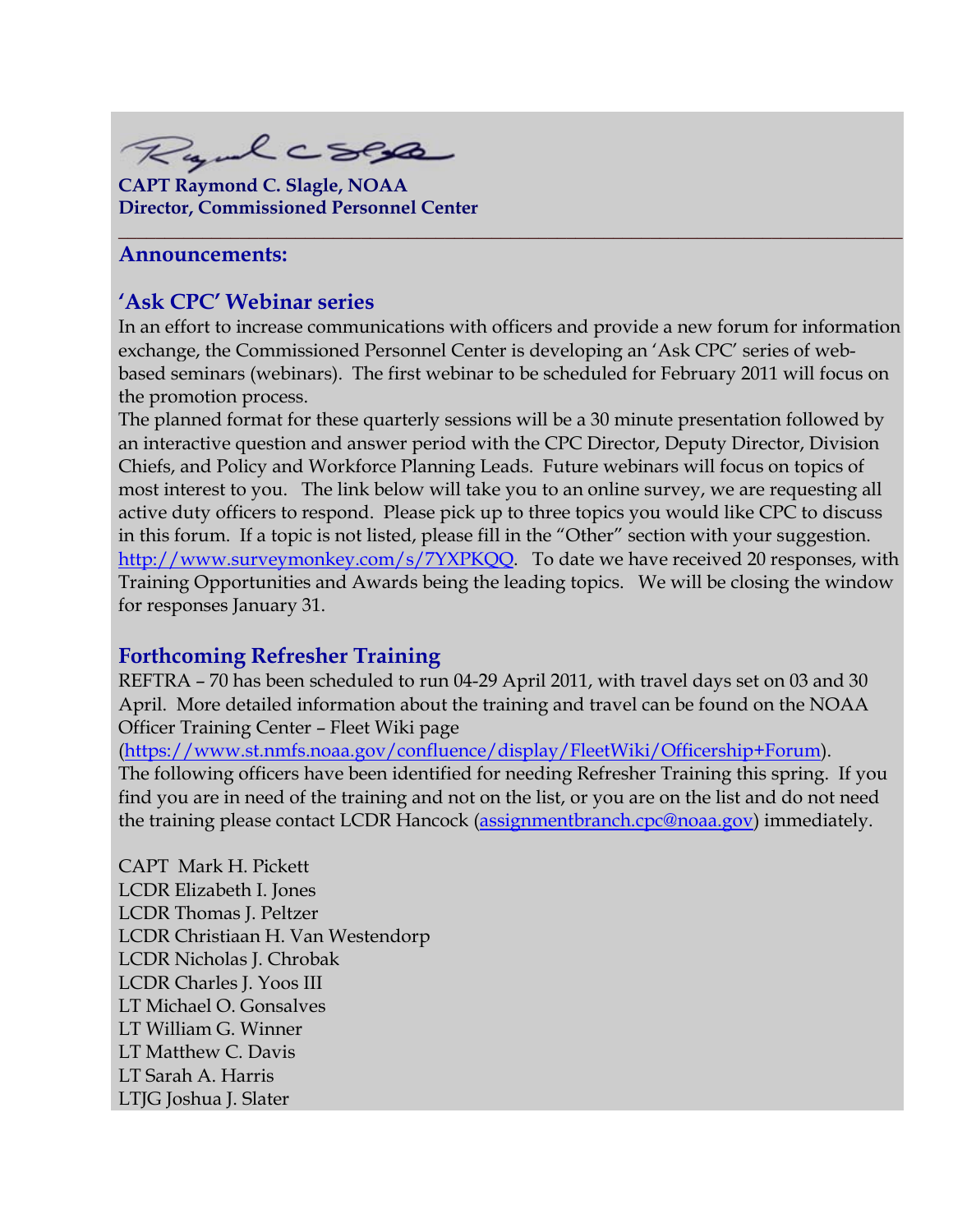LTJG Benjamin M. LaCour LTJG Justin T. Keesee LTJG James T. Falkner LTJG Megan A. Nadeau LTJG Andrew R. Colegrove

## **Point of Contact Changes**

Congratulations to Tracey for her recent marriage! If you need to contact the Officer Personnel Management Division for PCS needs Tracey Raymond is now Tracey Peterson. Mrs. Peterson's email will now be [Tracey.M.Peterson@noaa.gov,](mailto:Tracey.M.Peterson@noaa.gov) and her old email address will no longer be forwarding to her current account.

CPC is pleased to announce the arrival of Rodney Cole who will serve as CPC's Administrative Assistant. Mr. Cole comes to NOAA from the Department of Commerce's Minority Business Development Agency, where he served as the As an Administrative Program Specialist. We welcome Mr. Cole to the CPC team and look forward to employing his skills and experience to improve services to the officers and NOAA. Mr. Cole can be reached via email at **Rodney.Cole@noaa.gov**, or by phone 301-713-7708.

**\_\_\_\_\_\_\_\_\_\_\_\_\_\_\_\_\_\_\_\_\_\_\_\_\_\_\_\_\_\_\_\_\_\_\_\_\_\_\_\_\_\_\_\_\_\_\_\_\_\_\_\_\_\_\_\_\_\_\_\_\_\_\_\_\_\_\_\_\_\_\_\_\_\_\_\_\_\_\_\_\_\_\_\_\_\_\_**

## **This Month in NOAA Corps History\*:**

The *Albatross* began her third year of operation in January 1885 when she sailed from the Washington Navy Yard for a winter cruise in the Caribbean Sea. As was typical, Baird's letter of instruction to Tanner directed that he combine practical with scientific work(**[13](http://www.history.noaa.gov/ships/albatross14.html#13)**). Initially the ship collected specimens and hydrographic data off Cuba, Mexico's Yucatan Peninsula, and the U.S. Gulf coast. Then the ship proceeded to an International Exposition in New Orleans, La., where many visitors came on board.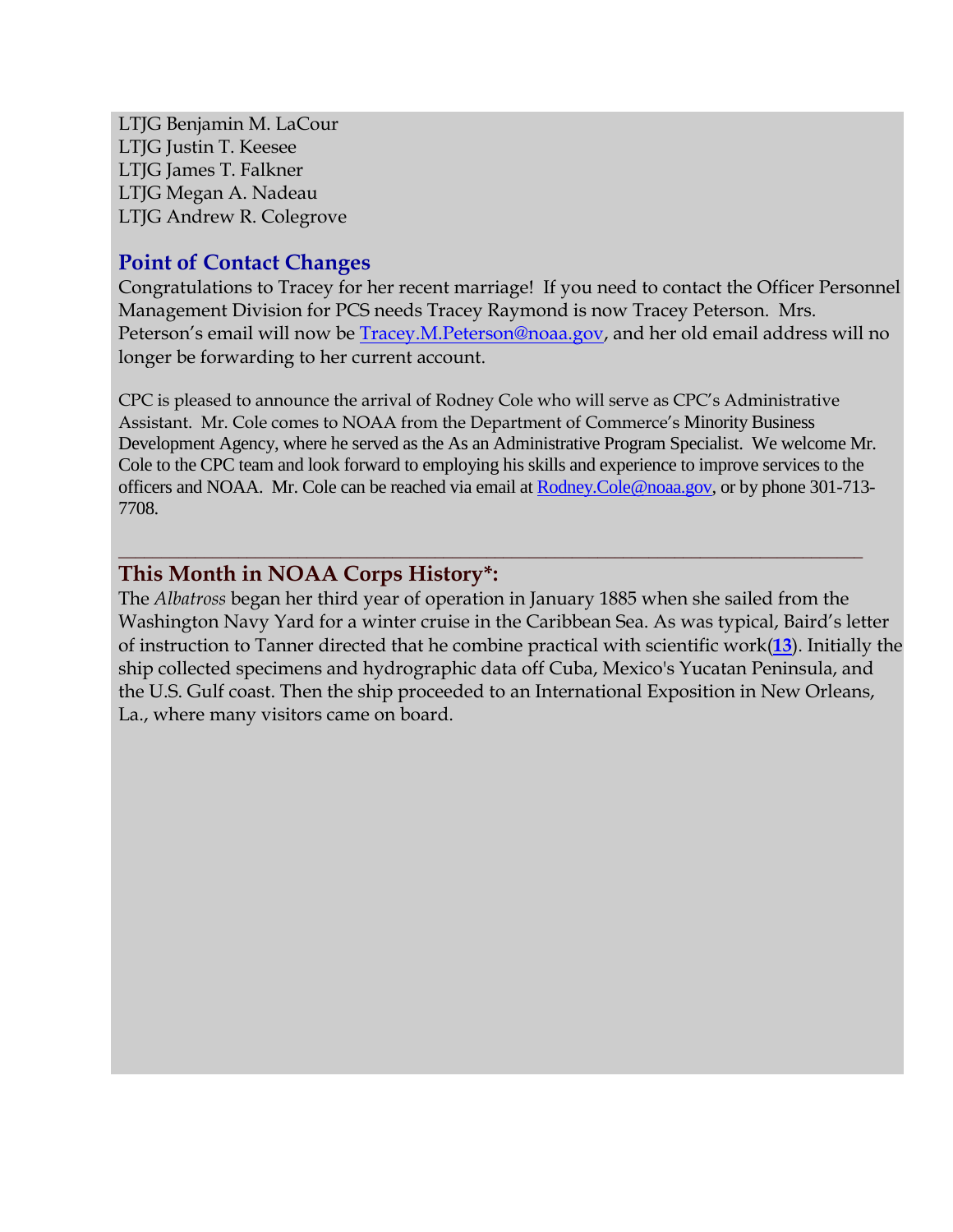

Additionally, in another effort by the Fish Commission to expand American fisheries, the *Albatross* surveyed known fishing grounds and located a productive, new red snapper bank near Cape San Blas on the west coast of Florida (Tanner, 1887:3-26; USFC, 1887:xxvi-xxviii; Schroeder, 1922:166-167). [Read more](http://www.history.noaa.gov/ships/albatross10.html)

Figure 15. - The chart room

#### **\_\_\_\_\_\_\_\_\_\_\_\_\_\_\_\_\_\_\_\_\_\_\_\_\_\_\_\_\_\_\_\_\_\_\_\_\_\_\_\_\_\_\_\_\_\_\_\_\_\_\_\_\_\_\_\_\_\_\_\_\_\_\_\_\_\_\_\_\_\_\_\_\_\_\_\_\_\_\_\_\_\_\_\_ Upcoming Uniform and Awards Board Meetings**

February 1 March 7 April 4

#### **\_\_\_\_\_\_\_\_\_\_\_\_\_\_\_\_\_\_\_\_\_\_\_\_\_\_\_\_\_\_\_\_\_\_\_\_\_\_\_\_\_\_\_\_\_\_\_\_\_\_\_\_\_\_\_\_\_\_\_\_\_\_\_\_\_\_\_\_\_\_\_\_\_\_\_\_\_\_\_\_\_\_\_\_\_\_\_ Approved Retirements/Resignations/Separations**

The following officers have approved retirements, resignations, or separations. Be sure to thank them for their service to NOAA and nation and wish them the best the next time you see these officers!

| LT Laurel Jennings            | April 1, 2011  |
|-------------------------------|----------------|
| <b>LT Katherine Peet</b>      | April 15, 2011 |
| LT Shawn Maddock              | May 1, 2011    |
| <b>ENS Alexander Johnston</b> | May 30, 2011   |
| LT Jason Seifert              | June 1, 2011   |
| <b>CDR Carl Groeneveld</b>    | June 1, 2011   |